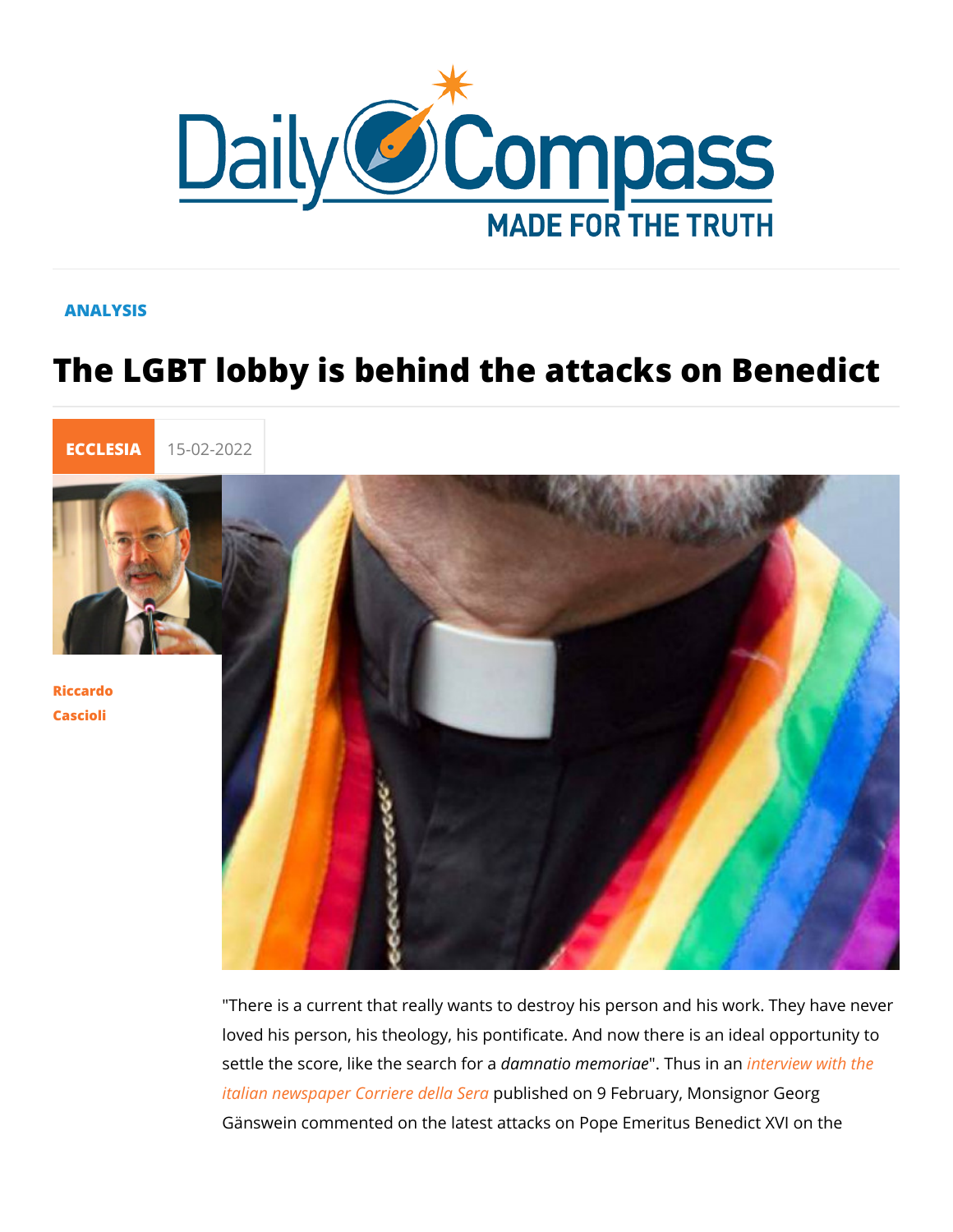subject of sexual abuse. Strong words, those of Benedict XVI's authoritatively confirm what is already before the eyes of thos but which current is Monsignor Gänswein referring to, and why determination to destroy the person and the work of the pope does not say, but it s possible to draw conclusions by piecing of the puzzle.

First of all, the timing: this new attack coofmmesaxaint namatiphreessure t promote the LGBT agenda in the Church, with the Germany-Rom we have staencoming out of 125 German priests asupopouted defi facto by the German Synapsed puwth dochwn in black annobawohiote her thing its blessing of homosexual unions. This two msen below eddabeyinal Je [Claude Hol](https://lanuovabq.it/it/hollerich-e-lomosessualita-quanti-errori-dal-cardinale-1)leRicessident of the Commission of the Bishops' Confe European Union (COMECE) but also General Rapporteur of the synodality. Two sensational outbursts that received no respon Rome, quite the contrary: it will be recalled that in December, Synod ad endorsed the documentation presented by the best-kn [grou](https://newdailycompass.com/en/lgbtq-lobby-has-already-triumphed-at-the-synod)pNew Ways Ministry, an organisation that has since received Francis, despite the fact that in 2010 the American bishops ha not be defined as a Catholic organisation. At the beginning of wrote significant letter of commendation to the co-founder of N Sister Jeannine Gramick, who had already been banned from a 1999 precisely because of her ideas on homosexuality that we to those of the Church. It should be noted that the Note of 31 signature of the then Cardinal Joseph Ratzinger, Prefect of th Doctrine of the Faith.

In addition to all this, a fewind as boughe trial began of a Polish prints [Father Dariu](https://www.corrispondenzaromana.it/difendiamo-il-prof-don-dariusz-oko-ingiustamente-processato-per-odio-alla-minoranza-omosessuale/)s zwho cis also a professor at the Catholic University accused of "inciting hatred" for an article heThwenlongeisienhtehistelendag "On the need to resist the homosexual lobbies in the Church". for many years in denouncing homoheresy in the Church and th and has recently published the book "The Lavender Mafia" (i.e.

The complaint against him was lodged by a priest from the dio appears to be the epitome of homosexual clergy, Fr Wolfgang activist, who on 4 November last year blessed homosexual cou Munich. There are public photos of Fr Rothe, who has not been